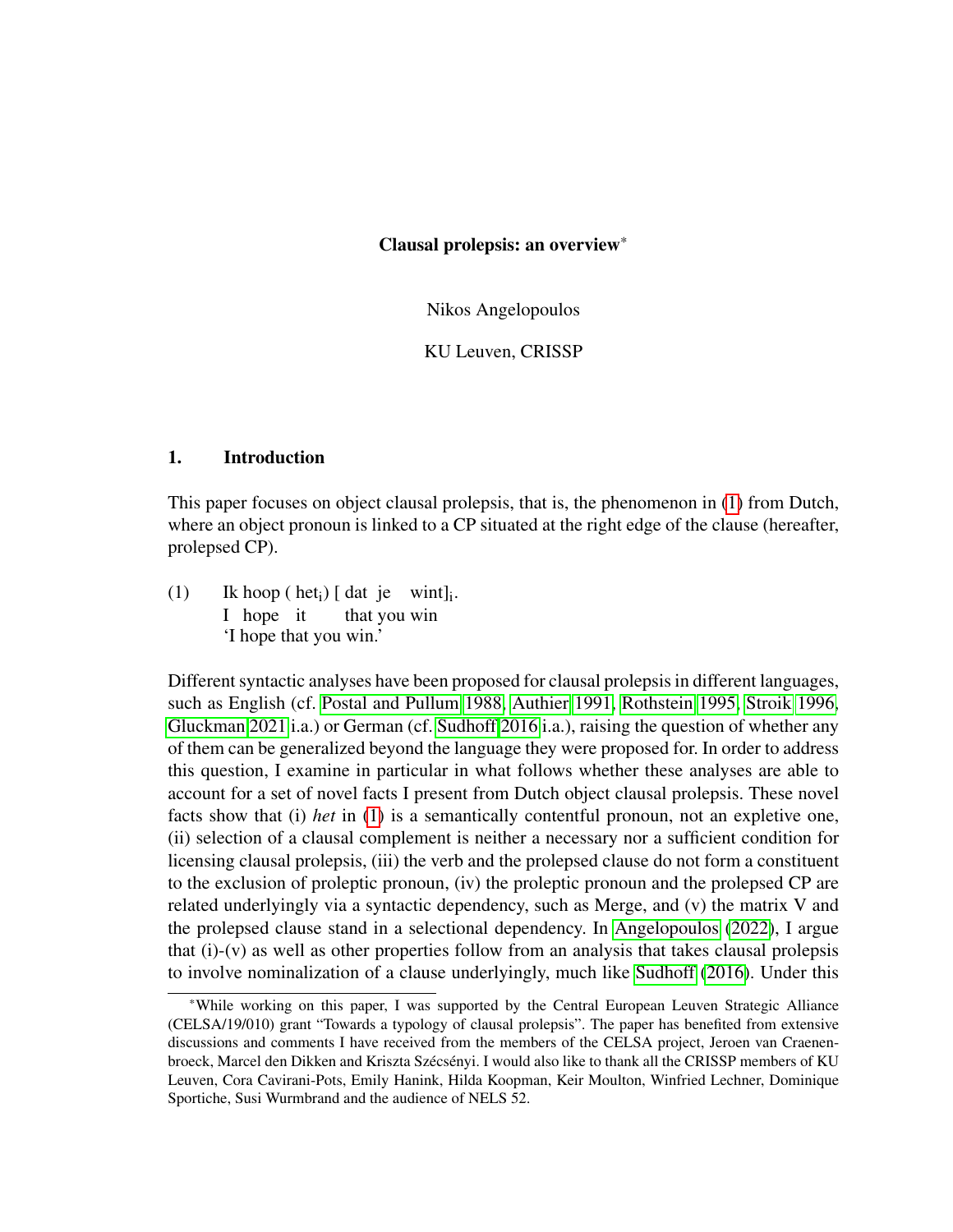view, *het*, a D, takes the prolepsed clause as its complement underlyingly, as shown in the simplified structure in [\(2\)](#page-1-0), and the prolepsed clause undergoes extraposition in the course of the derivation.

# <span id="page-1-0"></span> $(2)$  [DP het<sub>D</sub> CP]

I show that previous accounts of clausal prolepsis in which the proleptic pro-form is analyzed as an expletive, or accounts in which the prolepsed CP is VP-adjoined, or the proleptic pro-form enters the derivation in Spec,CP of the prolepsed clause fail to capture properties (i)-(v). Given this, a conclusion of this paper is that the nominalization account of Dutch clausal prolepsis fares better than these previous analyses. The paper proceeds as follows. First, properties (i)-(v) are established in Sections [\(2\)](#page-1-1)-[\(3\)](#page-2-0). Based on these properties, section [4](#page-9-0) discusses previous analyses of clausal prolepsis, and shows that they fall short in accounting for one or more of the properties  $(i)-(v)$ . Given this, Section [5](#page-12-0) concludes that an analysis according to which clausal prolepsis features clausal nominalization underlyingly is superior because it can account for all of these properties.

# <span id="page-1-1"></span>2. Data description: *het*

In this section I focus on the different syntactic contexts in which *het* is used as a pronoun. I show that in this case *het* can have two meanings, individual or proposition denoting, depending on whether it has as antecedent an individual-denoting expression or a proposition.

## 2.1 *Het* as a pronoun

The two meanings *het* can express, that is, proposition and individual-denoting, when used as a pronoun can be illustrated with different verbs like *hopen* 'hope' and *kennen* 'know.' *Hopen* selects for propositional arguments, e.g. an embedded clause as in [\(3b\)](#page-1-2). This verb cannot take a plain DP such as *het antwoord* 'the answer' as an argument, [\(3a\)](#page-1-3). Interestingly, *het* can serve as an argument of this verb, but, as illustrated in [\(3c\)](#page-1-4), it can only refer to a proposition from the discourse such as the embedded clause in [\(3b\)](#page-1-2).

- <span id="page-1-5"></span><span id="page-1-4"></span><span id="page-1-3"></span><span id="page-1-2"></span>(3) a. \*Hij **hoopt** [ het antwoord]<sub>*m*</sub>. he hopes the answer Intended: 'He hopes for the answer.'
	- b. Hij **hoopt** [dat jij er he hopes that you there are bent]*<sup>j</sup>* . 'He hopes that you are there.'
	- c. Hij **hoopt** het<sub>\**m*</sub>, $\checkmark$ *j*. he hopes it 'He hopes so.'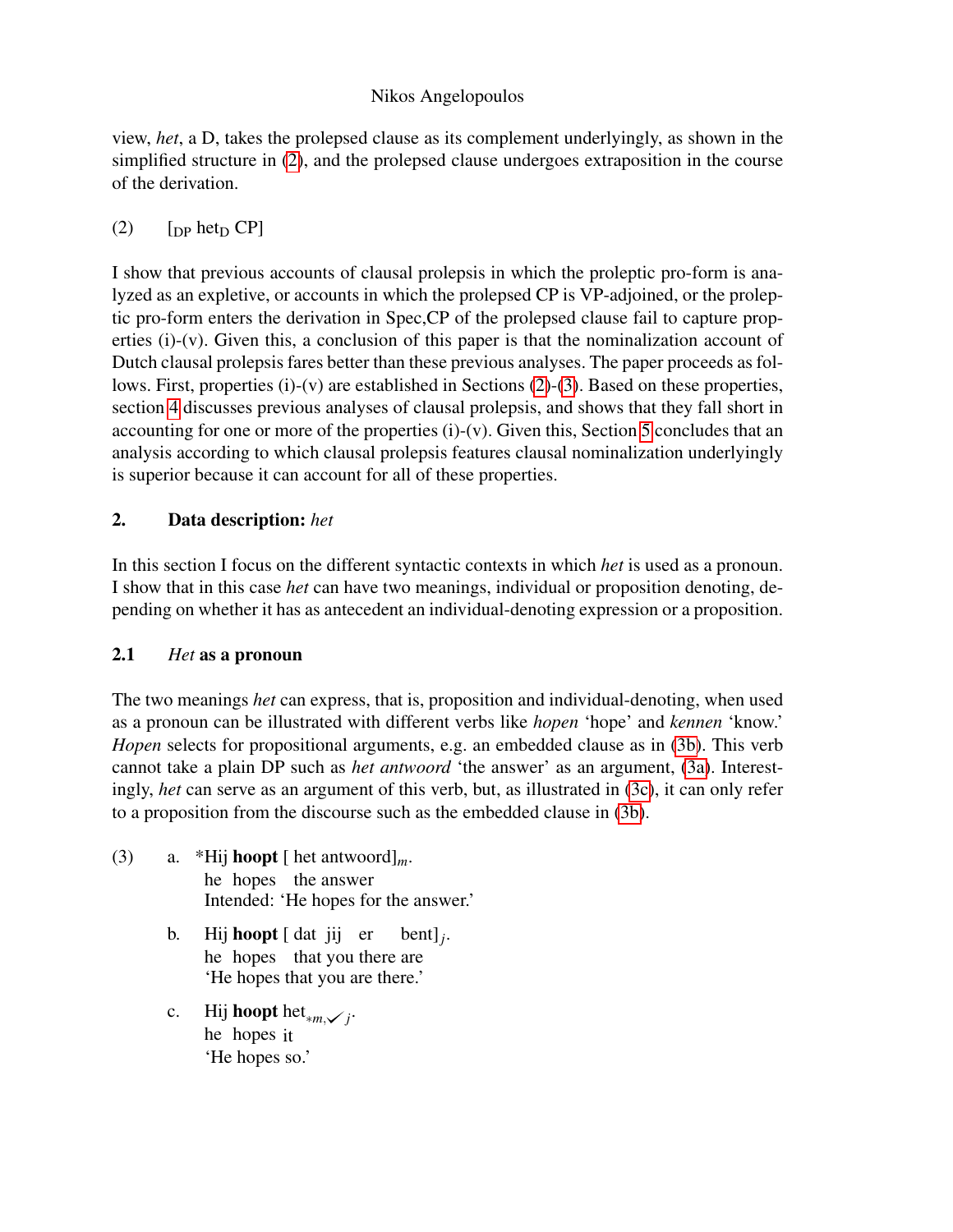On the other hand, *kennen* 'know' can take a plain DP as an argument, [\(4a\)](#page-2-1), but rejects a propositional one, [\(4b\)](#page-2-2). *Het* can be used as an argument of this verb as well but, as illustrated in [\(4c\)](#page-2-3), it can only refer to an individual denoting expression from the discourse, such as *het antwoord* 'the answer' in [\(4a\)](#page-2-1).

- <span id="page-2-5"></span><span id="page-2-2"></span><span id="page-2-1"></span>(4) a. Hij **kent** [ het antwoord]<sub>*m*</sub>. he knows the answer 'He knows the answer.'
	- b. \*Hij **kent** [dat jij er he knows that you there are bent]*<sup>j</sup>* . Intended: 'He knows that you are there.'
	- c. Hij **kent** het *<sub>m,\*j</sub>*. he knows it 'He knows it.'

<span id="page-2-3"></span>So far we have seen that *het* can refer to a proposition from the discourse or to an individual denoting expression. In what follows, using evidence from parasitic gap licensing as well as a novel empirical generalization regarding the distribution of *het*, I argue that *het* of clausal prolepsis has semantic content, and is the same item as propositional *het*. This novel empirical generalization will also be shown to reveal a new fact, namely, that the licensing of clausal prolepsis is independent of the ability of a verb to take a clausal complement.

## <span id="page-2-0"></span>3. Clausal prolepsis background

## 3.1 *Het* and parasitic gaps

Using evidence from parasitic gap licensing, I present data in what follows showing that propositional *het* and *het* of clausal prolepsis are both semantically contentful pronouns. In order to illustrate this, I consider the verb *hopen* which, as shown before, can only take an embedded clause as an argument or propositional *het*. When merged as an argument of *hopen*, propositional *het* undergoes scrambling, just like all unstressed pronouns in Dutch. This is shown in [\(5a\)](#page-3-0) where *het* precedes the adjunct clause that comprises the parasitic gap. The same example further shows that propositional *het* can bind a parasitic gap from its scrambled position.[1](#page-2-4) In this respect, propositional *het* behaves exactly like *het* of clausal

<span id="page-2-4"></span><sup>&</sup>lt;sup>1</sup>Note also that individual denoting *het* which arguably is a referential pronoun may as well bind a parasitic gap, just like propositional *het*. This is illustrated in the following example where *het*, being an argument of *kennen* 'know', is individual denoting (cf. [4\)](#page-2-5), and, as shown, it can bind the gap from its scrambled position:

<sup>(</sup>i) Jan zei dat hij het [ na e lang gestudeerd te hebben] wel t kende. Jan said that he it after long studied to have well knew 'John said that he knew it after having studied for long.'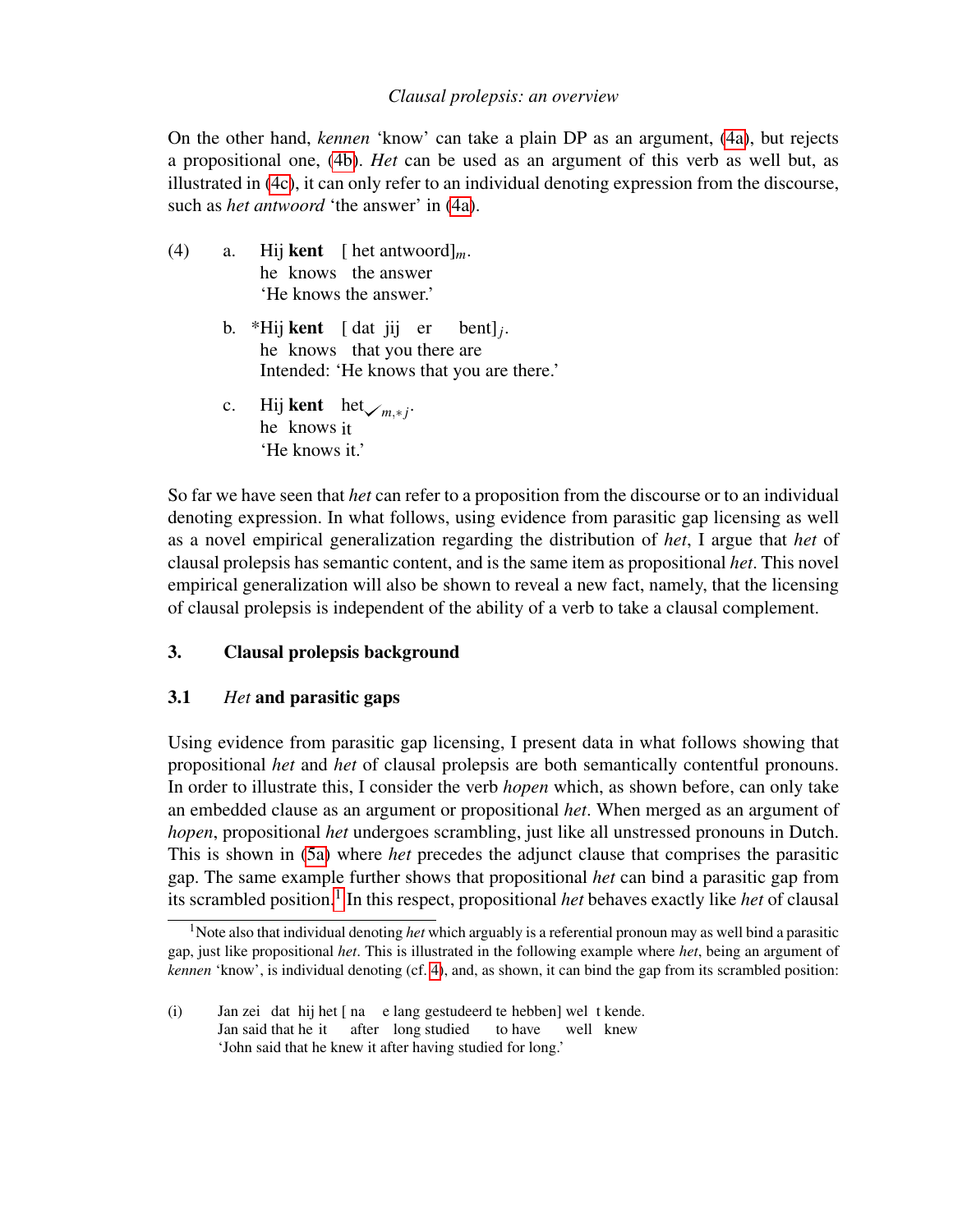prolepsis, which also undergoes scrambling, and, as shown in [Bennis](#page-13-7) [\(1986\)](#page-13-7), may also bind a parasitic gap,  $(5b)$  (= modified from [Bennis 1986:](#page-13-7)(19a)).

<span id="page-3-1"></span><span id="page-3-0"></span>(5) a. Jan zei dat hij het [ na nogmaals e overwogen te hebben] toch t hoopte. John said that he it after again considered to have yet hoped 'Jan said that he hoped it (after considering again).' b. Jan zei dat hij \* (het) [na nogmaals e overwogen te hebben] toch t John said that he it after again considered to have yet hoopte dat deze beslissing genomen was. hoped that this decision taken was 'Jan said that he hoped it, after considering again, that this decision had been made.'

The fact that *het* of clausal prolepsis can bind a parasitic gap suggests that just like propositional *het*, it is a contentful pronoun, not a expletive one. Furthermore, since in clausal prolepsis, *het* is semantically interpreted like propositional *het* in the sense that it refers to a proposition, we can assume that *het* of clausal prolepsis is propositional *het*. This assumption finds further support in a generalization, discussed next, showing that propositional *het* and *het* of clausal prolepsis occur in the same exact contexts.

# 3.2 The prop-prolepsis generalization

I present the following novel generalization which states that the syntactic contexts in which clausal prolepsis is found are identical to the ones where propositional *het* can occur.

(6) Prop-Prolepsis Generalization: Clausal prolepsis can occur in all and only those contexts that allow for propositional *het*.

This generalization is revealed by the behavior of three different types of predicates: *hopen* 'hope', repeated below from [\(3\)](#page-1-5), *blij zijn* 'be happy', and *aandoen* 'do to'. [\(7a\)](#page-3-2) shows that *hopen* can take *het* as its argument. *Het* can be propositional in this case, as shown by the fact that it can have a proposition as antecedent (cf. [3b\)](#page-1-2). *Hopen* can also take an embedded clause as an argument, [\(7b\)](#page-3-3), and it can also license clausal prolepsis, as illustrated in [\(7c\)](#page-4-0). The behavior of *hopen* is consistent with the Prop-Prolepsis Generalization because clausal prolepsis is licensed in a syntactic context where propositional *het* is also allowed.

- <span id="page-3-4"></span><span id="page-3-3"></span><span id="page-3-2"></span> $(7)$  a. I hope it hoop het. 'I hope so.'
	- b. Ik hoop dat je wint. I hope that you win 'I hope that you win.'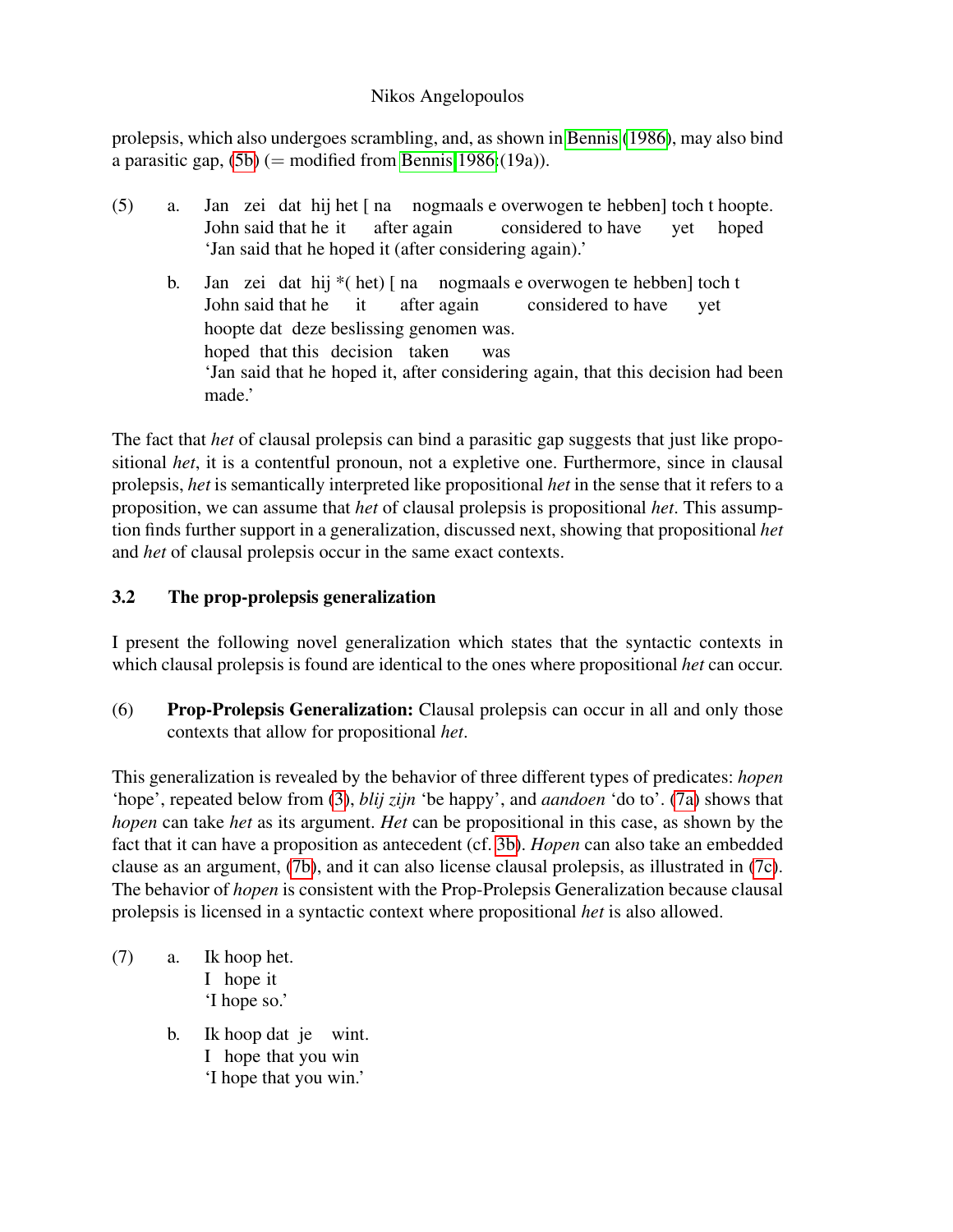<span id="page-4-0"></span>c. I hope it that you win hoop het dat je wint. 'I hope that you win.'

*Blij zijn* 'be happy' differs from *hopen* in that it cannot take *het* as an argument, [\(8a\)](#page-4-1). It behaves exactly like *hopen* in that it accepts a clausal argument, [\(8b\)](#page-4-2). Nonetheless, as shown in [\(8c\)](#page-4-3), this is insufficient to license clausal prolepsis. The behavior of *blij zijn* supports the Prop-Prolepsis Generalization because, just as predicted by this generalization, clausal prolepsis is not allowed in a syntactic context where *het* is also blocked.

- <span id="page-4-2"></span><span id="page-4-1"></span>(8) a. \*Ik ben het blij. I am it happy Intended: 'I am happy about it.'
	- b. Ik ben blij I am happy that John sleeps dat Jan slaapt. 'I am happy that John sleeps.'
	- c. \*Ik ben het blij I am it happy that John sleeps dat Jan slaapt. Intended: 'I am happy that John sleeps.'

<span id="page-4-3"></span>The third type of predicate is *aandoen* 'do to'. This verb behaves like *hopen*, and, unlike *blij zijn*, in that it can take propositional *het* as an argument. In [\(9a\)](#page-5-0), *het* is propositional, as shown by the fact that it can have as antecedent the proposition that is introduced in the previous clause. On the other hand, *aandoen* behaves like *blij zijn*, and, unlike *hopen*, in that it cannot take a bare clausal argument, [\(9b\)](#page-5-1). Clausal prolepsis is permitted with this verb, [\(9c\)](#page-5-2). Given the Prop-prolepsis generalization, the availability of clausal prolepsis is expected in this case because it correlates with the availability of propositional *het*. [2](#page-4-4)

- <span id="page-4-7"></span>b. \*Ik ben beu dat Jan slaapt. I am tired that John sleeps Intended: 'I am tired of the fact that John sleeps.'
- <span id="page-4-8"></span>c. Ik ben het beu dat Jan slaapt. I am it tired that John sleeps 'I am tired of the fact that that John sleeps.'

<span id="page-4-5"></span><span id="page-4-4"></span><sup>2</sup>The judgment illustrated for *aandoen* in [\(9\)](#page-4-5) arises more clearly for some speakers with adjectival predicates like *beu zijn* 'be tired'. This predicate takes propositional *het* as an argument, [\(ia\).](#page-4-6) It does not select for clausal arguments, [\(ib\).](#page-4-7) Yet, it can license clausal prolepsis, as shown in [\(ic\).](#page-4-8)

<span id="page-4-6"></span><sup>(</sup>i) a. Marie zei [dat John zal doorgaan met ons iedere dag te bezoeken]<sub>i</sub> maar ik ben het<sub>i</sub> beu. Marie said that John will continue with us every day to visit but I am it tired 'Marie said that John will continue visiting us every day, but I am tired of it.'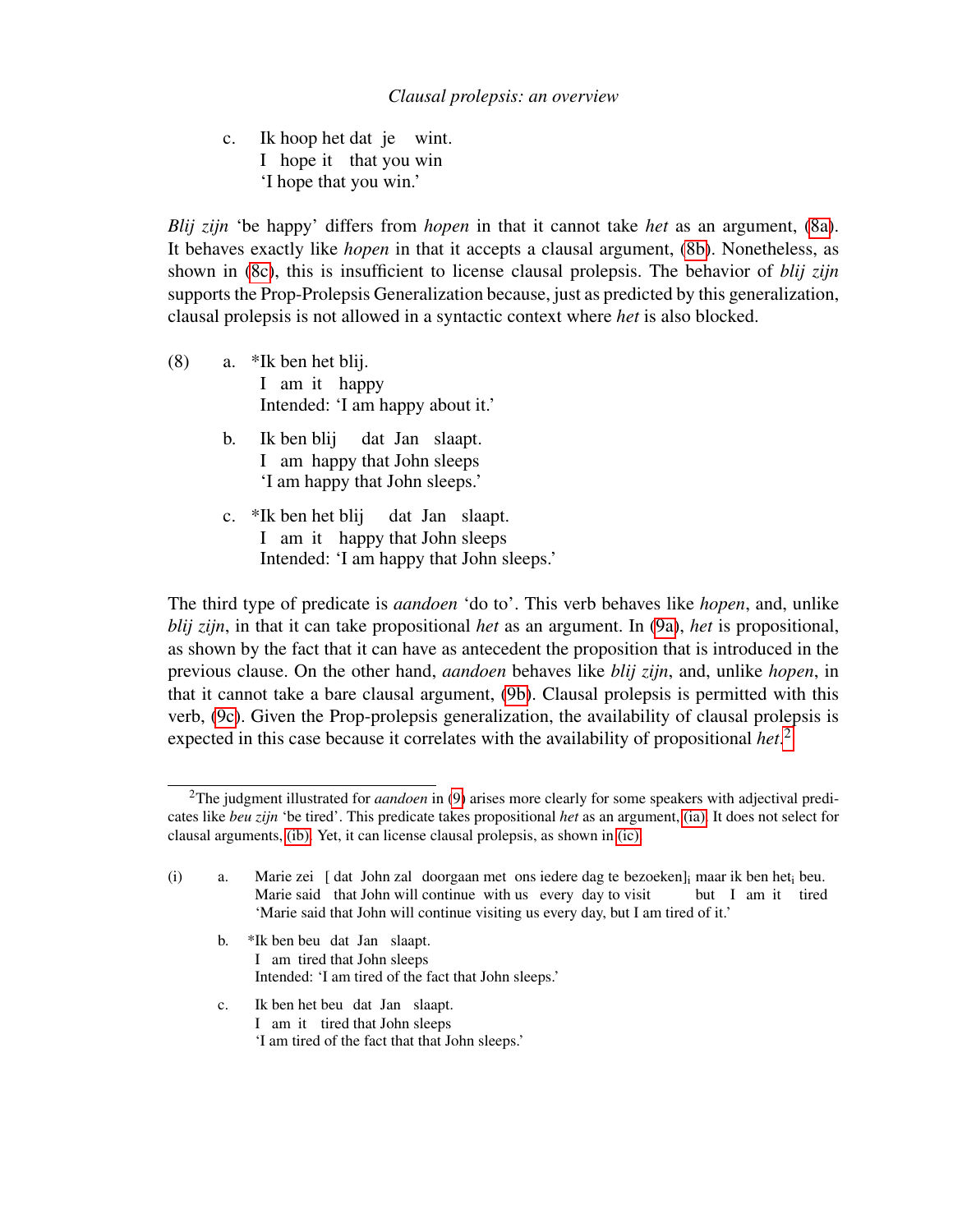- <span id="page-5-1"></span><span id="page-5-0"></span>(9) a. Marie zei [dat ze John pijn zal doen]<sub>i</sub> maar ik kan het<sub>i</sub> hem niet aandoen Marie said that she John hurt will do but I can it him not do dus zal ik haar tegenhouden. so will I her stop 'Marie said that she will hurt John, but I cannot do it to him so I will stop her.'
	- b. ?\*Ik kan hem niet aandoen dat ik hem nu in de steek laat. I can him not do that I him now in the stab let Intended 'I cannot do that to him, that is, to abandon him.'
	- c. I can it him not do kan het hem niet aandoen dat ik hem nu in de steek laat. that I him now in the stab let 'I cannot do that to him, that is, to abandon him.'

<span id="page-5-4"></span><span id="page-5-2"></span>The (un)availability of clausal prolepsis and how this correlates with the distribution of propositional *het* after the three types of predicates in [\(7\)](#page-3-4)-[\(9\)](#page-4-5) is summarized in the table below:

|                      | PropDP <i>dat</i> -clause Prolepsis |  |
|----------------------|-------------------------------------|--|
| Type I: (hopen)      |                                     |  |
| Type II: (blij zijn) |                                     |  |
| Type III: (aandoen)  |                                     |  |

Table 1: The distribution of propositional *het* and clausal prolepsis.

Two conclusions can be drawn from this table. First, as the Prop-Prolepsis Generalization suggests, the availability of clausal prolepsis correlates with those syntactic contexts in which propositional *het* is possible (cf. Type I and Type III verbs). I take this fact to suggest that *het* of clausal prolepsis is propositional *het*. This said, an additional conclusion is that selection of a clausal complement is neither a necessary nor a sufficient condition for licensing clausal prolepsis (cf. Type II verbs). This said, we can now proceed to the discussion on the constituency structure of clausal prolepsis.

## <span id="page-5-5"></span>3.3 Constituency structure: VP-fronting

Using VP-fronting as a diagnostic, I examine the constituency structure of clausal prolepsis. I present new data showing that the following items can form a constituent: (a) the matrix verb alone, (b) the verb together with *het*, (c) the verb and the prolepsed clause can form a constituent only if the proleptic pronoun is part of it. I begin by illustrating a standard case of VP-fronting, in [\(10b\)](#page-6-0), where the VP moves from its underlying position in [\(10a\)](#page-5-3) into a clause-initial position.

<span id="page-5-3"></span> $(10)$  a. Jan will not admit zal niet toegeven dat het probleem nu opgelost is. that the problem now solved is 'Jan will not admit that problem is now solved.'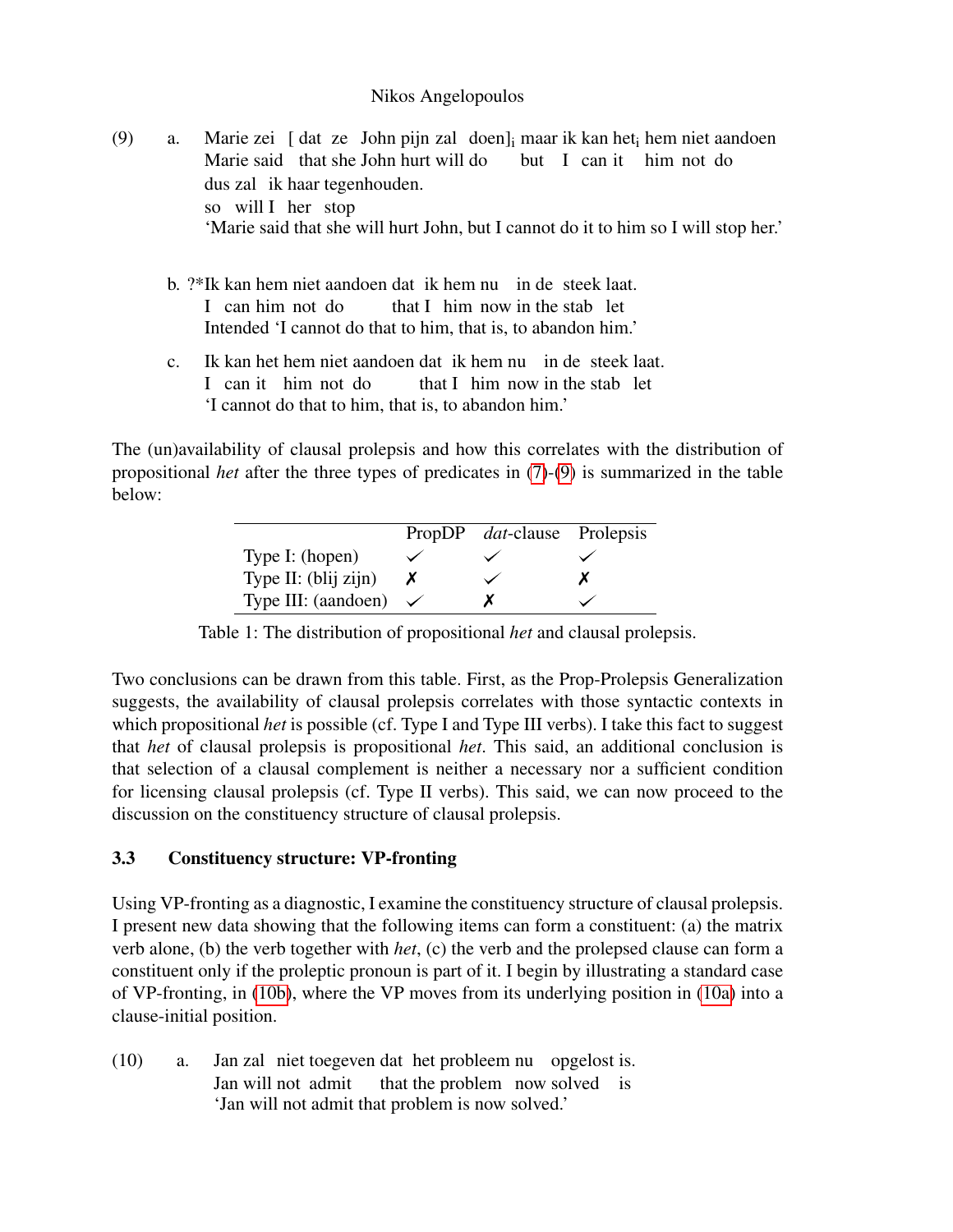<span id="page-6-0"></span>b. [ Toegeven] zal Jan niet dat het probleem nu opgelost is. admit will Jan not that the problem now solved is 'Jan will not admit that problem is now solved.'

Although this type of fronting is referred to as VP-fronting, it is important to note that it can affect constituents larger than a VP. This is illustrated in [\(11\)](#page-6-1), where the constituent that is fronted not only comprises a verb, but a scrambled object DP, *boeken* 'books', as well. That the object has undergone scrambling is witnessed in [\(11\)](#page-6-1) by the fact that it precedes the adverb *meermaals* 'repeatedly'.

<span id="page-6-1"></span>(11) [ Boeken meermaals lezen] doet hij niet. books repeatedly read does he not 'He does not repeatedly read books.'

With this in mind, let us now turn to VP-fronting with the verb *beloven* 'promise'. [\(12a\)](#page-6-2) shows that *beloven* can take an embedded clause as an argument, and [\(12b\)](#page-6-3)-[\(12c\)](#page-6-4) show *beloven* can undergo fronting either by itself or together with the embedded clause.

<span id="page-6-3"></span><span id="page-6-2"></span>

| (12) | a.             | Jan wil niet beloven [dat hij komt].<br>Jan wants not promise that he comes<br>'Jan doesn't want to promise that he will come.'  |
|------|----------------|----------------------------------------------------------------------------------------------------------------------------------|
|      | $b_{1}$        | [Beloven] wil hij niet [dat hij komt].<br>promise wants he not that he comes<br>'Jan doesn't want to promise that he will come.' |
|      | $\mathbf{c}$ . | [Beloven [dat hij komt]] wil hij niet.<br>promise that he comes wants he not<br>'Jan doesn't want to promise that he will come.' |

<span id="page-6-4"></span>*Beloven* may also license clausal prolepsis, [\(13a\)](#page-6-5). In this case, the verb can undergo fronting either alone, [\(13b\)](#page-6-6), or together with *het*, [\(13c\)](#page-6-7). The verb may also undergo fronting together with the pronoun and the prolepsed clause, [\(13d\)](#page-7-0). Interestingly, VP-fronting of the verb and the clause is not possible to the exclusion of the pronoun, [\(13e\)](#page-7-1).

<span id="page-6-8"></span><span id="page-6-7"></span><span id="page-6-6"></span><span id="page-6-5"></span>

| (13) |    | a. Hij wil het niet beloven [dat hij komt].<br>hij wants it not promise that he comes<br>'He doesn't want to promise it that he will come.'                  |
|------|----|--------------------------------------------------------------------------------------------------------------------------------------------------------------|
|      |    | b. $\frac{?}{ }$ [Beloven ] wil hij het niet [dat hij komt].<br>promise wants he it not that he comes<br>'Jan doesn't want to promise it that he will come.' |
|      | c. | [Het [beloven ]] wil hij niet [dat hij komt].<br>it promise wants he not that he comes<br>'Jan doesn't want to promise it that he will come.'                |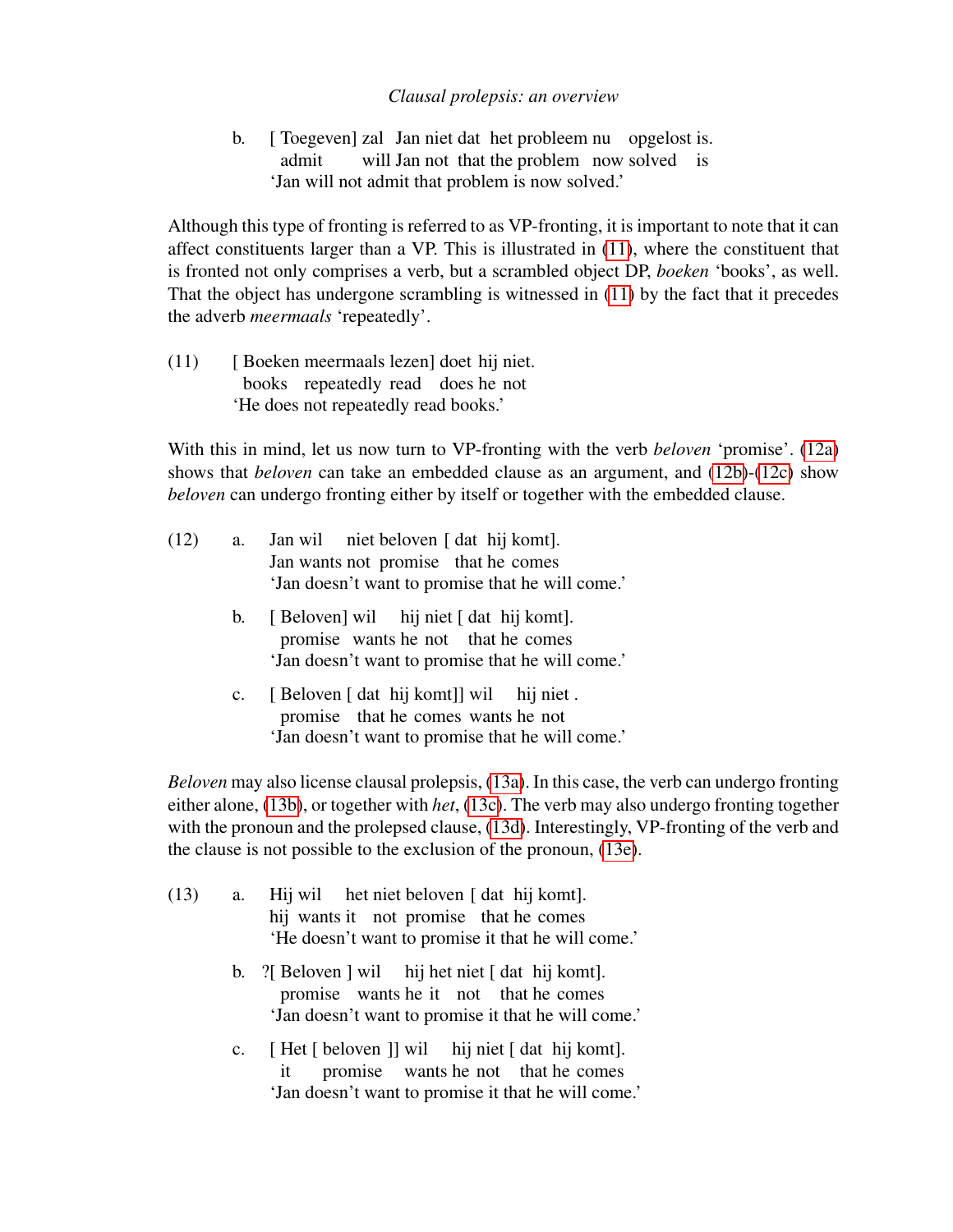- <span id="page-7-0"></span>d. [ Het [ beloven [ dat hij komt]]] wil it promise that he comes wants he not hij niet. 'Jan doesn't want to promise it that he will come.'
- <span id="page-7-1"></span>e. \*[ Beloven [ dat hij komt]] wil promise that he comes wants he it not hij het niet. 'Jan doesn't want to promise it that he will come.'

Based on the standard assumption that only constituents can undergo dislocation, we can conclude on the basis of the facts in [\(13\)](#page-6-8) that the following items can form a constituent: (a) the verb can form a constituent, a VP, in which case it is allowed to undergo movement on its own, [\(13b\)](#page-6-6), (b) the verb and *het* can form a constituent, which as such may as well undergo fronting, [\(13c\)](#page-6-7), (c) the verb can form a constituent together with *het* and the prolepsed clause, which altogether can surface dislocated in the left periphery of the clause, [\(13d\)](#page-7-0). Based on the same reasoning, I argue the verb and the embedded cannot undergo fronting together to the exclusion of the proleptic pronoun, [\(13e\)](#page-7-1), because the first two, that is, the verb and the embedded clause do not form a constituent in clausal prolepsis (see [Angelopoulos 2022](#page-13-6) for more details). With this in mind, let us now turn our attention to an additional property of clausal prolepsis, namely, that the proleptic pronoun and the prolepsed clause stand in a syntactic dependency.

### 3.4 Proform choice

Using evidence from the distribution of the proleptic pro-forms in clausal prolepsis, this section argues that the proleptic pro-form and the prolepsed clause stand in a syntactic dependency, such as Merge. As I discuss, this syntactic dependency is responsible for a contrast in the behavior of *het* and the demonstrative *dit* 'this' in clausal prolepsis. Specifically, in contrast to *het*, *dit* is ruled out in clausal prolepsis. I begin with a short background on *dit*. This demonstrative is ambiguous just like *het*, between individual and proposition denoting depending on whether it has an individual-denoting expression or a proposition as antecedent. For instance, [\(14\)](#page-7-2) illustrates an example in which *dit* 'this' is individual denoting.

<span id="page-7-2"></span> $(14)$ Jan went to ging naar de bibliotheek<sub>i</sub>. Dit<sub>i</sub> was zijn favoriete plek in de stad. the library this was his favorite place in the city 'John went to the library. This was his favorite place in the city.'

Under the propositional usage, *dit* can have a proposition as an antecedent. So, assuming a speaker, Speaker A, who utters a proposition like *blue whales are pregnant for 10-12 months*, Speaker B can use the sentence in [\(15\)](#page-7-3) as a possible answer. In this case, *dit* can pick the proposition introduced by Speaker A as an antecedent.

<span id="page-7-3"></span> $(15)$ this knew I wist ik. 'I knew this.'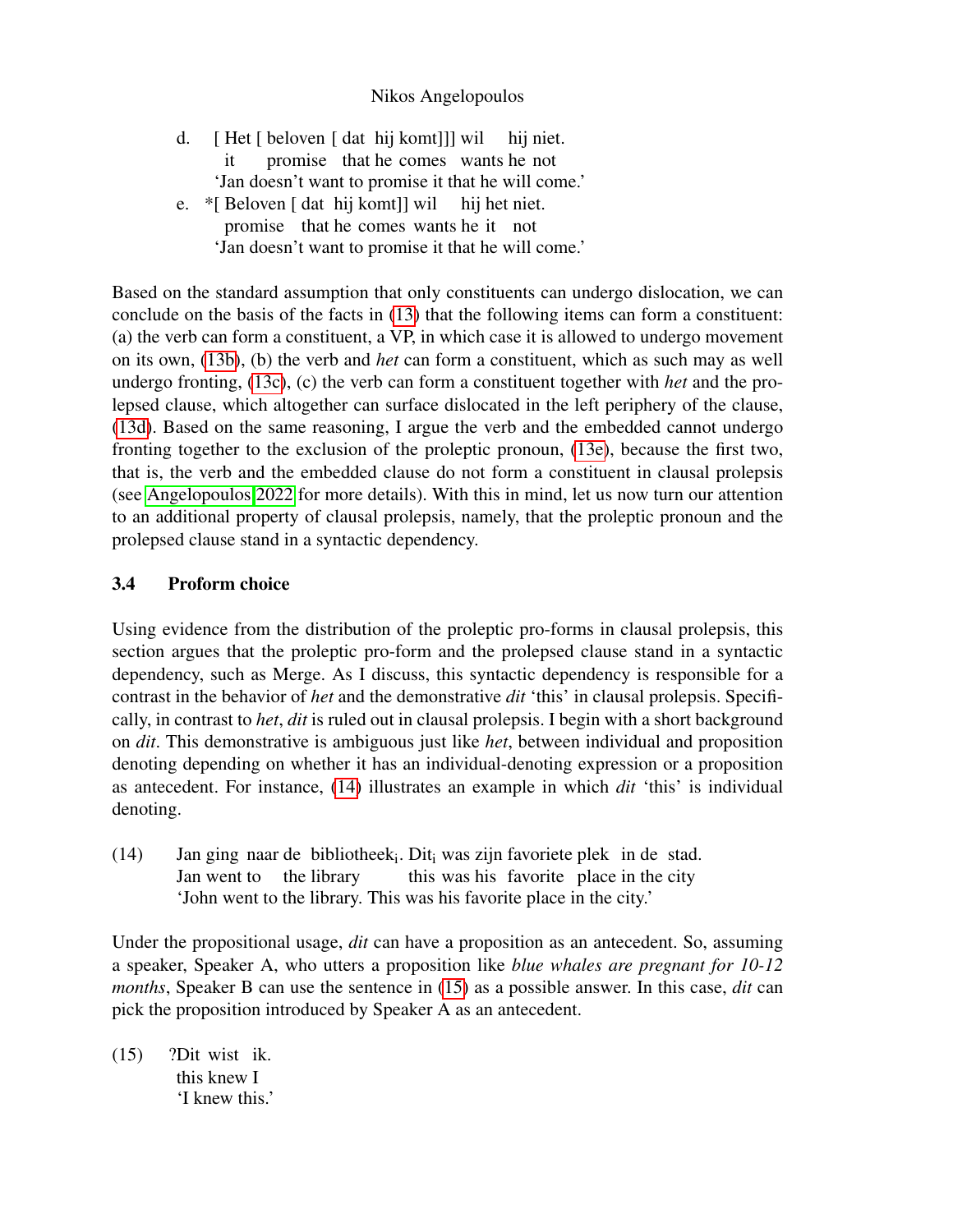[\(16a\)](#page-8-0) shows that *dit* 'this' can relate semantically to a clause that follows,  $(16a)$ <sup>[3](#page-8-1)</sup>. Nonetheless, [\(16b\)](#page-8-2) shows that this property is not sufficient to license *dit* in clausal prolepsis.

- <span id="page-8-2"></span><span id="page-8-0"></span> $(16)$  a. I knew this Erik was here wist dit<sub>i</sub>: [ Erik was hier]<sub>i</sub>. 'I knew this: Erik was here.'
	- b. \*Ik wist dit<sub>i</sub> [ dat jij er I knew this that you there are bent]<sup>i</sup> . Intended: 'I knew this that you are there.'

Since in principle *dit* can relate semantically to a proposition that follows it (cf. [16a\)](#page-8-0), the ungrammaticality of [\(16b\)](#page-8-2) cannot be due to semantic properties of *dit*. Instead, I assume that the ungrammaticality of [\(16b\)](#page-8-2) is suggestive of a syntactic dependency between the proform and the embedded clause. For instance, I propose in [Angelopoulos](#page-13-6) [\(2022\)](#page-13-6) that the ungrammaticality of [\(16b\)](#page-8-2) follows as a result of the fact that in clausal prolepsis, the pro-form and the embedded CP stand underlyingly in the syntactic dependency in [\(2\)](#page-1-0) where a D-head takes the prolepsed clause as its complement. As mentioned previously, the CP undergoes movement that is, CP-extraposition, outside the DP, and, thus, must transit through the first phase edge, that is, Spec,DP. With *het*, the Spec,DP position is empty so CP-extraposition can take place, and thus, clausal prolepsis is well-formed in this case. On the other hand, demonstratives occupy Spec,DP (cf. [Leu 2015](#page-13-8) and references therein). Given this, *dit* is not allowed in clausal prolepsis because occupying Spec,DP, *dit* blocks the escape hatch through which CP-movement takes place.

#### <span id="page-8-5"></span>3.5 Selectional Dependencies

In this section I show that the matrix verb and the prolepsed clause stand in a selectional dependency. This is shown below with the verb *afvragen* 'wonder'. This verb selects an embedded interrogative, as shown in [\(17a\)](#page-9-1). Furthermore, the selectional dependency established between the matrix verb and the embedded clause is not blocked by the presence of *het* in clausal prolepsis. Similarly, the same verb does not select for declarative clauses, and, as shown in [\(17b\)](#page-9-2), the presence of *het* does not change this property.

- <span id="page-8-4"></span><span id="page-8-3"></span>(i) a. \*Ik wist dat<sub>i</sub> [ dat jij er bent]<sub>i</sub>. I knew that that you there are Intended: 'I knew that: that you are there.'
	- b. \*Ik wist dat<sub>i</sub>: [ Erik was hier]<sub>i</sub>. I knew that Erik was here Intended: 'I knew that: Erik was here.'

<span id="page-8-1"></span><sup>3</sup>The discussion here does not include *dat* 'that'. Just like *het*, *dat* cannot be used in clausal prolepsis, [\(ia\).](#page-8-3) However, it is unclear whether this is due to syntactic reasons because in contrast to *dit*, *dat* cannot be used cataphorically more generally, as shown by the fact that it cannot refer to a clause that follows it, [\(ib\).](#page-8-4)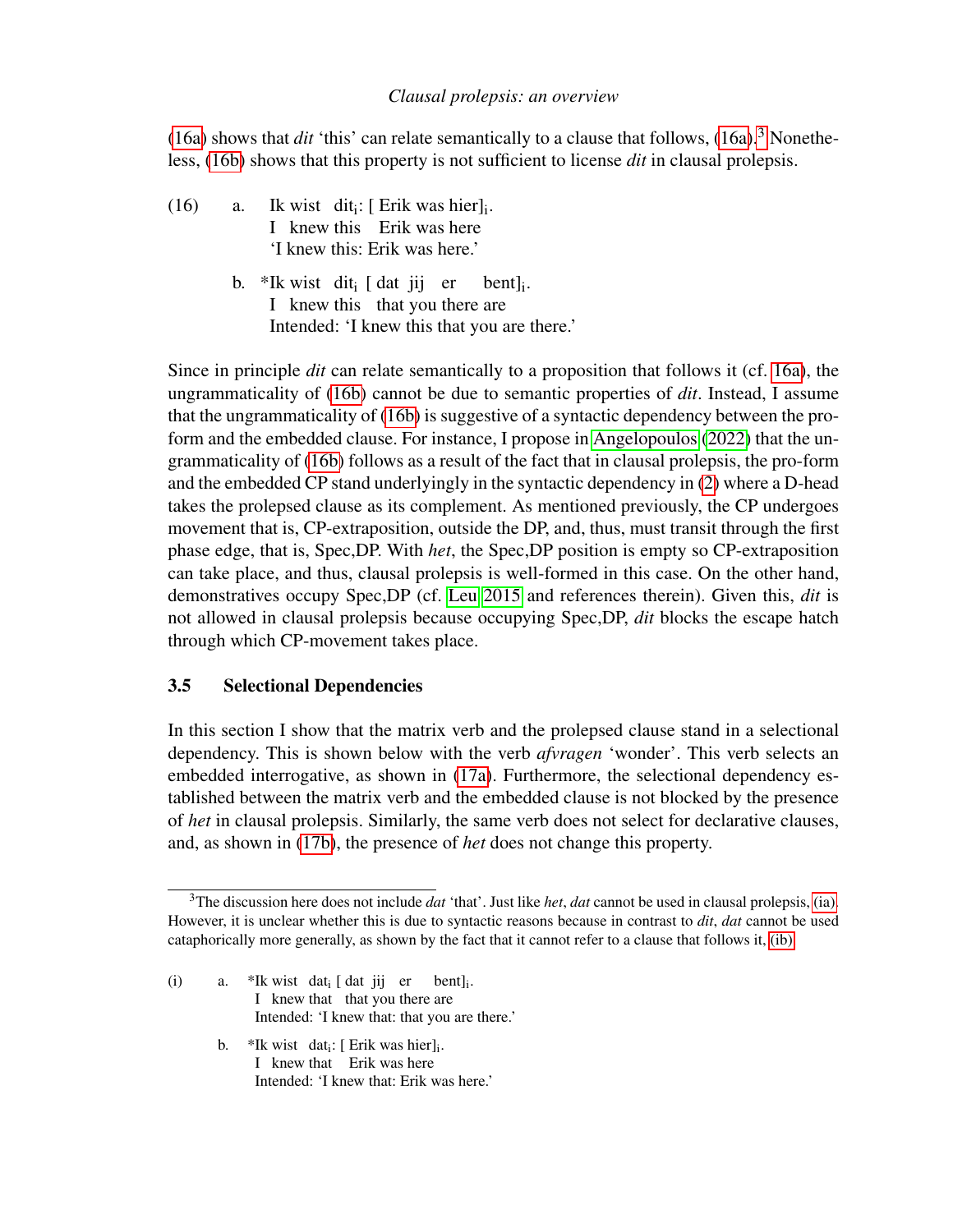- <span id="page-9-2"></span><span id="page-9-1"></span> $(17)$  a. I ask vraag ( het) me af [ of ze komen vanavond]. it me PRT if they come tonight 'I am wondering if they are coming tonight.'
	- b. \*Ik vraag ( het) me af [ dat ze komen vanavond]. I ask it me PRT that they come tonight Intended: 'I am wondering if they are coming tonight.'

### <span id="page-9-0"></span>4. Previous analyses of clausal prolepsis: an overview and discussion

Based on the empirical findings of the previous sections, this section examines which of the previous analyses can be a possible candidate for Dutch clausal prolepsis. These previous analyses differ in three respects having to do with (a) the semantic content of the proleptic pronoun, whether it is an expletive or a semantically contentful one, (b) the syntactic position of the proleptic pronoun, whether it enters the derivation in the argument position of the verb or in the specifier position of the embedded clause, and (c) the syntactic position of the prolepsed clause, whether it is Externally Merged in the argument position of the verb or in an adjunct position. I go through these different analyses, and show that they fail to account for one or more of the properties of Dutch clausal prolepsis. I begin with a short note on analyses that take the proleptic pronoun to be expletive. I then proceed with a strand of analyses that I call Base Generation because they take the prolepsed CP to be base generated in its surface position. I proceed next with analyses that involve a movement step either of the proleptic pronoun or the prolepsed clause.

## 4.1 *Het* is not an expletive

Looking at English, [Rothstein](#page-13-2) [\(1995\)](#page-13-2) shows that in contrast to plain clausal arguments, a clause linked to an object pronoun, as the one in [\(18\)](#page-9-3), receives a different interpretation. Specifically, in the absence of *it*, [Rothstein](#page-13-2) notes that the speaker '[...] simply regrets of falling asleep.' On the other hand, in the presence of *it*, the speaker regrets the '[...] particular event of falling asleep during the dinner party going on around her.'

<span id="page-9-3"></span>(18) I regret (it<sub>i</sub>) [that I am falling asleep]<sub>i</sub> . [Rothstein](#page-13-2) [\(1995:](#page-13-2)(67b))

[Rothstein](#page-13-2) argues that the proleptic pronoun in [\(18\)](#page-9-3) has semantic content, and is responsible for the different interpretation a clausal argument has in the presence of the pronoun.<sup>[4](#page-9-4)</sup> Given this, the English proleptic pronoun parallels Dutch *het*, which, as shown, also has semantic content. Since a proleptic pronoun has semantic content, accounts like [Postal](#page-13-0) [and Pullum](#page-13-0) [\(1988\)](#page-13-0), [Authier](#page-13-1) [\(1991\)](#page-13-1) and [Stroik](#page-13-3) [\(1996\)](#page-13-3) that treat the proleptic pro-form as expletive, are ruled out both for Dutch and English. This said, let us now proceed to the first strand of analyses in which the proleptic pro-form is a contentful pronominal and the prolepsed clause is base-generated in an adjunct position.

<span id="page-9-4"></span><sup>&</sup>lt;sup>4</sup>See [Angelopoulos](#page-13-6) [\(2022\)](#page-13-6) for similar observations on the interpretation of prolepsed clauses in Dutch.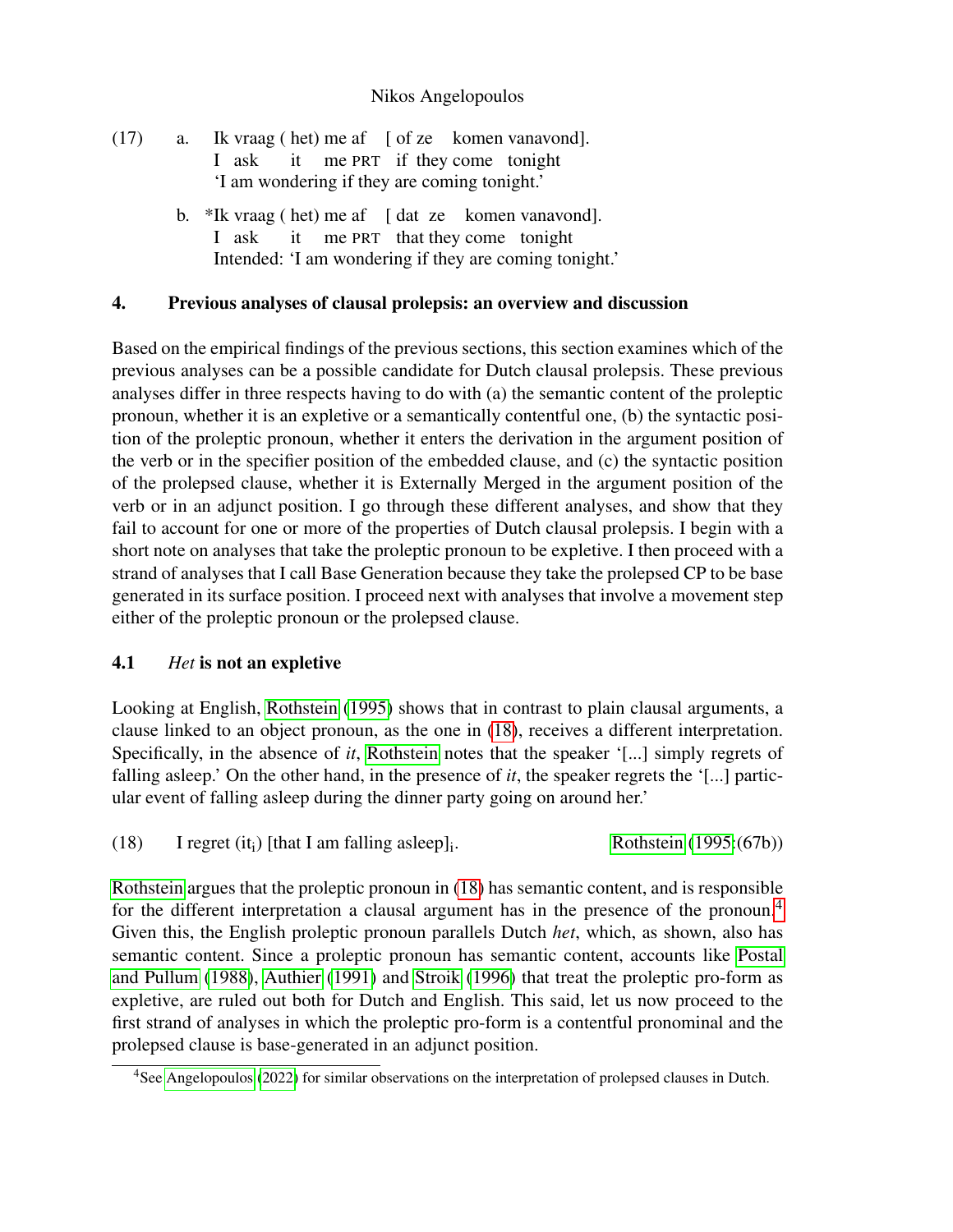#### 4.2 Base generation

### 4.2.1 [Bennis](#page-13-7) [\(1986\)](#page-13-7)

The earliest base generation account was proposed in [Bennis](#page-13-7) [\(1986\)](#page-13-7) for clausal prolepsis in Dutch. Under this analysis, *het* is a true pronominal, and is merged in the complement position of the verb. The prolepsed CP is base generated as a VP adjunct, just as illustrated in [\(19\)](#page-10-0). Since the embedded clause is not merged in the argument position of the verb, [Bennis](#page-13-7) [\(1986:](#page-13-7)104) argues that it is not a direct argument of the verb, '[...] but only an 'indirect' argument by virtue of coindexation with the preverbal object *het*.'

<span id="page-10-0"></span>(19)  $[\text{VP} \text{Vp} \text{V} \text{het}_{i} \text{]} \text{CP}_{i}]$ 

[Bennis'](#page-13-7)s analysis cannot account for the fact that the demonstrative *dit* cannot be used in clausal prolepsis (cf. [16b\)](#page-8-2). This is so because, as shown in [\(16a\)](#page-8-0), *dit* can be co-indexed with a clause that follows it, and, thus, it should be able to occupy the verb's internal argument position in [\(19\)](#page-10-0), and be co-indexed with a prolepsed CP in the VP-adjunct position, just like *het*. Secondly, an additional issue arises with selection. Specifically, selection is standardly assumed to be satisfied in the most local configuration that is, Head-Comp or Spec-Head. Given this, the fact that the matrix V stands in a selectional dependency with the prolepsed clause (cf. Section [3.5\)](#page-8-5) does not follow under [Bennis'](#page-13-7)s analysis because in [\(19\)](#page-10-0), V and the prolepsed CP do not stand in a local configuration. With this in mind, we now turn to analyses in which either the pronoun undergoes movement or the prolepsed clause.

## 4.3 Movement

## 4.3.1 [Stroik](#page-13-3) [\(1996\)](#page-13-3)

Looking at clausal prolepsis in English (cf. [20a\)](#page-10-1), [Stroik](#page-13-3) [\(1996\)](#page-13-3) presents an analysis according to which the proleptic pronoun, that is, *it*, is analyzed as an expletive. [\(20b\)](#page-10-2) also shows that the proleptic pronoun enters the derivation in Spec,CP of the embedded clause, and undergoes movement into the matrix clause, for formal reasons, e.g. case. The position to which *it* undergoes movement in clausal prolepsis,  $Spec, Agr<sub>0</sub>P$ , is situated above the matrix VP. Under this view, the prolepsed clause stays in the argument position. Furthermore, the matrix V undergoes movement into a position higher than AgrOP identified as PredP.

- <span id="page-10-2"></span><span id="page-10-1"></span>(20) a. I should resent it greatly [that you did not call].
	- b. I should  $[$ <sub>PredP</sub> resent<sub>j</sub>  $[$ <sub>AgrOP</sub> it<sub>i</sub>  $[$ ... greatly t<sub>j</sub>  $[$ <sub>CP</sub> t<sub>i</sub>  $[$ <sub>C</sub><sup> $]$ </sup> that<sub>C</sub> you did not call]]]]]

[Gluckman](#page-13-4) [\(2021\)](#page-13-4) proposes a similar analysis to the one in [Stroik](#page-13-3) [\(1996\)](#page-13-3), although in [Gluckman'](#page-13-4)s analysis expletive movement does not take place for case. Instead, it arises through an Agree relation between T and the expletive. Under these analyses, merger of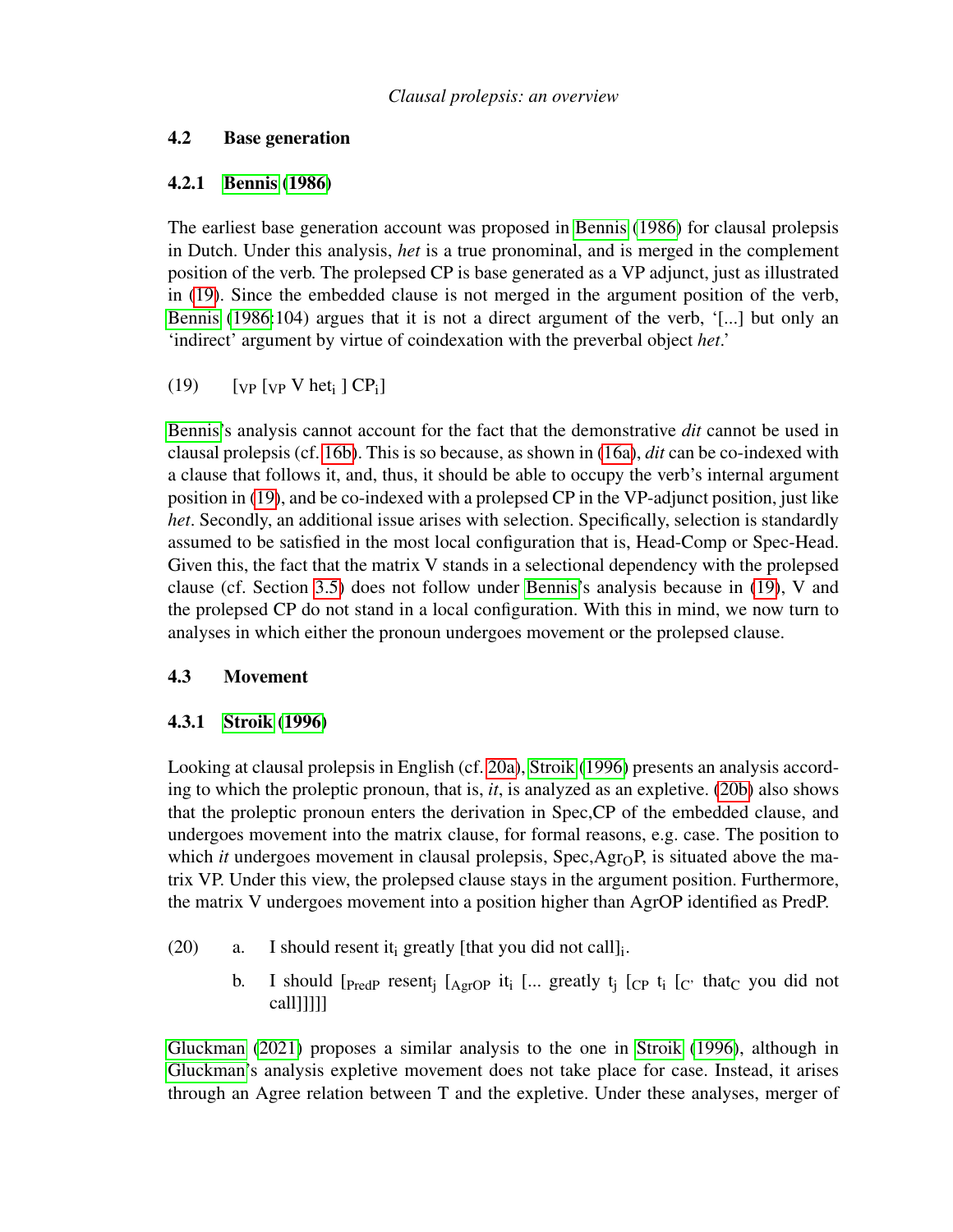the proleptic pronoun in Spec,CP is unconstrained. In other words, a proleptic pronoun is always free to be merged in Spec,CP, unless this position is occupied e.g. by a *wh-*item in an embedded question. Given this, a prediction which would be expected if their analysis were to hold in Dutch as well is that clausal prolepsis should be allowed with all verbs which can take a CP-complement. This prediction is not borne out because of predicates like *blij zijn* 'be happy' which, as was shown in table [1,](#page-5-4) can take a CP-complement, yet, they fail to license clausal prolepsis. Secondly, if the verb in Dutch undergoes movement to Pred, an additional prediction is that the verb and the proleptic pronoun cannot form a constituent to the exclusion of the embedded clause, and, thus, the verb and the pronoun will not be able to undergo fronting. This prediction is not borne out because, as shown in [\(13c\)](#page-6-7), fronting of the pronoun and the embedded clause is possible. If the verb does not undergo movement to Pred in Dutch, then a different prediction is that the prolepsed clause and the matrix verb will form a constituent, which, thus, should be able to undergo fronting to the exclusion of the proleptic pronoun. Again, this prediction is not borne out because fronting of the verb and the embedded clause is not allowed (cf. [13e\)](#page-7-1). To sum up, besides the idea that *it* in object clausal prolepsis is an expletive, we saw that the analysis in [Stroik](#page-13-3) [\(1996\)](#page-13-3) cannot be extended to Dutch clausal prolepsis because it cannot account for several other of its properties.

#### 4.3.2 [Ott and De Vries](#page-13-9) [\(2016\)](#page-13-9)

In this section I go through the bi-clausal analysis of clausal prolepsis proposed in [Ott and](#page-13-9) [De Vries](#page-13-9) [\(2016\)](#page-13-9), and show the issues it faces in regard to the constituency structure of clausal prolepsis discussed in Section [3.3.](#page-5-5) This work focuses primarily on right dislocated DPs although [Ott and De Vries](#page-13-9) argue that their proposed account can be extended to the cases of clausal prolepsis we examine here where a clause that occupies a right clause edge is linked to a pro-form. Under this analysis, the verb and the pronoun, identified as correlate in the structure below, are contained in CP1. The prolepsed clause is hosted in a different CP, CP2 below, and undergoes movement into the left periphery where it is interpreted as a Topic. The structure below the CP undergoes PF-deletion giving rise to the surface order.

<span id="page-11-0"></span>(21) a.  $[c_{P1} \dots V \text{ correlate} \dots] [c_{P2} \text{ CP}_i [ \dots t_i \dots]] \rightarrow \text{PF-deletion}$ b.  $[_{CP1} \dots V \text{ correlate} \dots] [_{CP2} \text{ CP}_1 \dots t_1 \dots]$ 

The correlate is realized by *het* in Dutch, and like all pronouns, it undergoes scrambling out of the VP. Given this, the account above predicts that after scrambling of *het*, there is a VP containing only the verb which may undergo fronting. As we saw, fronting can affect a constituent larger than a VP that may also contain a scrambled object. This can be accounted for in [\(21b\)](#page-11-0) because being in the same CP, the verb and the correlate may form a constituent and thus, undergo fronting. On the other hand, the verb and the correlate do not form a constituent with the prolepsed clause, as a result of the fact that the prolepsed clause is contained in a different CP. So, the bi-clausal analysis of [Ott and De Vries](#page-13-9) [\(2016\)](#page-13-9)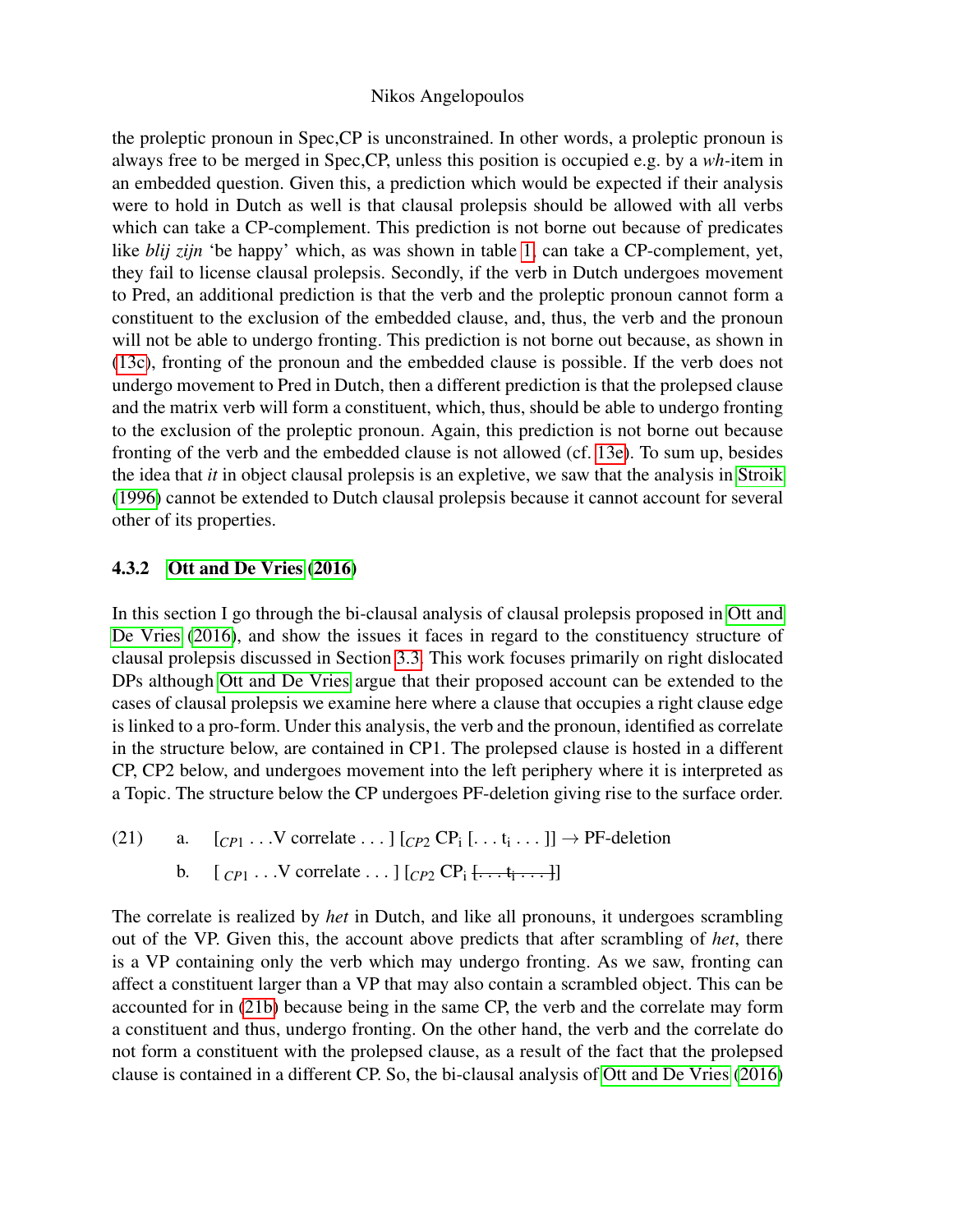falls short in accounting for the fact in [\(13d\)](#page-7-0) where it was shown that that the verb, *het* and the prolepsed CP do in fact form a constituent which as such, can undergo fronting.

# 4.4 [Longenbaugh](#page-13-10) [\(2019\)](#page-13-10)

[Longenbaugh](#page-13-10) [\(2019\)](#page-13-10) proposes an analysis of clausal prolepsis, which builds on the idea that CPs denote predicates of individuals with propositional content (cf. [Moulton 2015](#page-13-11) i.a.). This denotation allows the CP and the matrix verb to compose via [Chung and Ladusaw'](#page-13-12)s [\(2003\)](#page-13-12) Restrict (cf. [Kratzer 2006.](#page-13-13) Restrict yields a complex predicate of individuals with propositional content, type  $\langle e, \langle s,t \rangle \rangle$ , subject to the constraint that this individual must satisfy the denotation of both the CP and the verbal predicate. In clausal prolepsis, this complex predicate comprising the VP and the CP is saturated by the proleptic pronoun. [\(22\)](#page-12-1) shows that the VP and the CP are merged together before merger of the proleptic pronoun. The surface order is derived via postsyntactic movement of the CP.

<span id="page-12-1"></span> $(22)$  [vp [vp regret CP] it]

The issue with [Longenbaugh'](#page-13-10)s analysis is that it wrongly predicts that all verbs that can combine with a CP and, thus, form a complex predicate should be able to license clausal prolepsis. This is so because there is nothing that can prevent the complex predicate from taking a pronominal argument, just as in [\(22\)](#page-12-1). However, it is definitely not the case, as we saw with predicates like *blij zijn* (cf. table [1\)](#page-5-4), that all verbs that can take a clausal argument can also license clausal prolepsis. Similarly, the verb *sigh* of English, which can combine with an embedded clause, cannot license clausal prolepsis, e.g. *Mary sighed (\*it) that she didn't want the award*, contrary to what is predicted by [Longenbaugh'](#page-13-10)s account. Secondly, because the prolepsed CP does not stand in syntactic dependency with the proleptic pronoun in [Longenbaugh'](#page-13-10)s account, only the complex predicate VP+CP does, an additional issue of this account is that it cannot predict the fact that clausal prolepsis cannot be formed with the demonstrative *dit* (cf. [16b\)](#page-8-2). This is so because just like *het*, *dit* is of type e, and so, there is nothing in principle which can prevent *dit* from merging as an argument of the complex predicate formed by the verb and the CP.

## <span id="page-12-0"></span>5. Discussion and conclusion

This paper established the following five properties of Dutch clausal prolepsis: (i) *het* in [\(1\)](#page-0-0) is a semantically contentful pronoun, (ii) selection of a clausal complement is neither a necessary nor a sufficient condition for licensing clausal prolepsis, (iii) the verb and the prolepsed clause do not form a constituent to the exclusion of proleptic pronoun, (iv) the proleptic pronoun and the prolepsed CP are related underlyingly via a syntactic dependency, and (v) the matrix V and the prolepsed clause stand in a selectional dependency. Property (i) poses a challenge for analyses of clausal prolepsis of English, such as [Postal](#page-13-0) [and Pullum](#page-13-0) [\(1988\)](#page-13-0) and [Authier](#page-13-1) [\(1991\)](#page-13-1), treating the proleptic pronoun as expletive. Property (ii) rules out analyses, like the one in [Stroik](#page-13-3) [\(1996\)](#page-13-3), as a result of the fact that these analyses cannot predict which clause embedding predicates allow clausal prolepsis. Property